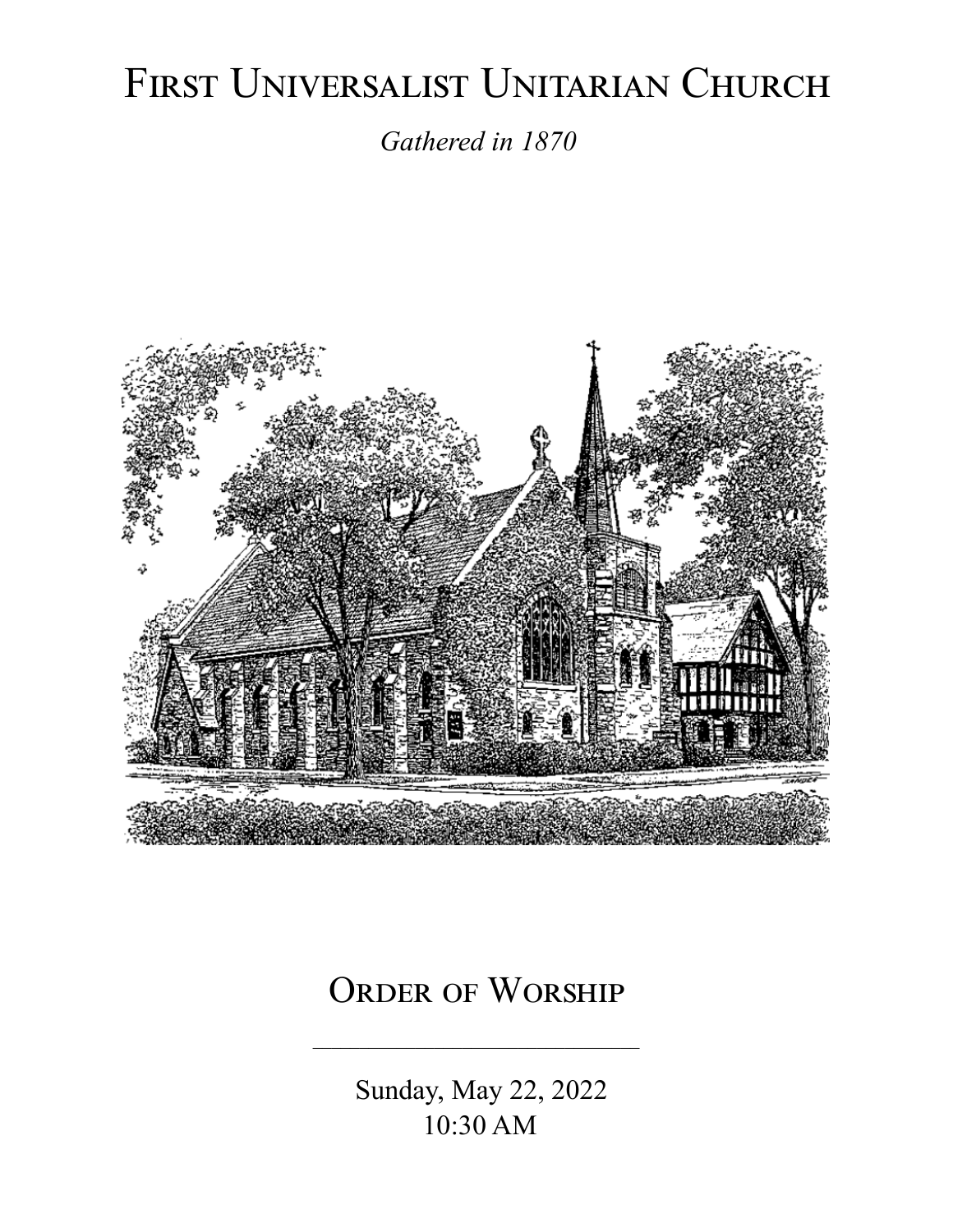# Order of Worship

#### **BELLCHIME**

#### **PRELUDE**

"Bawa" *Gyil Music of the Dagara People*

#### WELCOME AND ANNOUNCEMENTS

#### Lighting of the Chalice

**We light this chalice for the light of truth, the warmth of love, and the fire of commitment. We light this symbol of our faith as we gather together.**

\*Gathering Hymn No. 346 "Come, Sing a Song With Me"

\*Affirmation

**Love is the doctrine of this church: The quest of truth is its sacrament, And service is its prayer. To dwell together in peace, To seek knowledge in freedom, To serve human need, To the end that all souls shall grow into harmony with the Divine— Thus do we covenant with each other.**

\*Doxology

**From all that dwell below the skies Let songs of hope and faith arise; Let peace, good will on earth be sung Through every land, by every tongue.**

Story for All Ages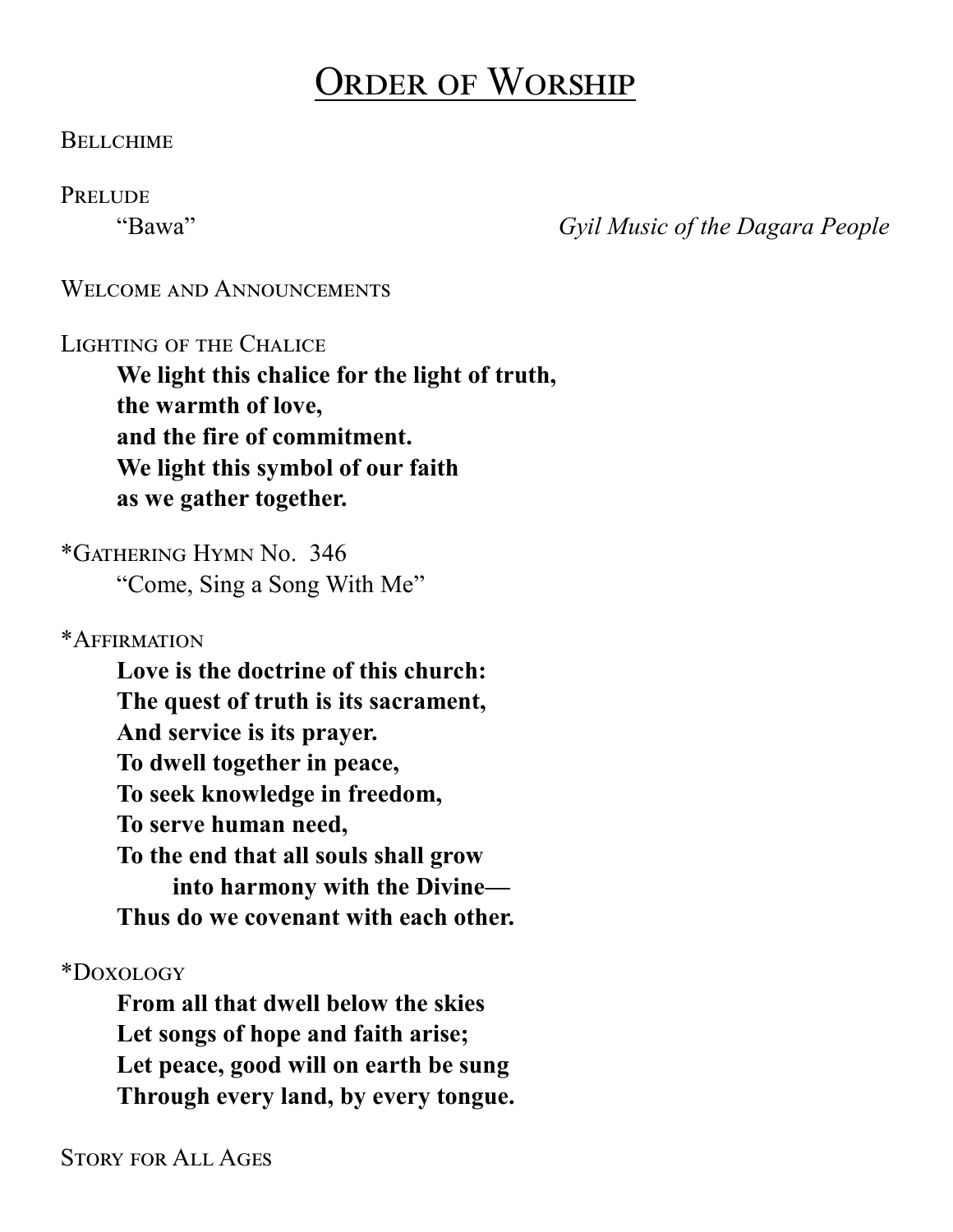| <b>CHILDREN'S SONG</b><br>May peace surround you,<br>May love surround you,<br>As you go, as you go,<br>As you go on your way. (Repeat) | Juliana Nord                    |
|-----------------------------------------------------------------------------------------------------------------------------------------|---------------------------------|
| <b>OFFERTORY</b>                                                                                                                        |                                 |
| "Salabi Ye"                                                                                                                             | Children's Song of the Tabon Ga |
| PRAYER AND SILENT MEDITATION                                                                                                            |                                 |
| PRAYER HYMN No. 123 (sung by the congregation, seated)<br>"Spirit of Life"                                                              |                                 |
| <b>READING</b>                                                                                                                          |                                 |
| "Failing and Flying"                                                                                                                    | Jack Gilbert                    |
| <b>MUSIC MEDITATION</b>                                                                                                                 |                                 |
| "Sii Sii Sii"                                                                                                                           | Sowah Mensah                    |
| <b>SERMON</b>                                                                                                                           |                                 |
| "Frustration and Purpose"                                                                                                               |                                 |
| CLOSING HYMN No. 1064                                                                                                                   |                                 |
| "Blue Boat Home"                                                                                                                        |                                 |
| <b>BENEDICTION</b>                                                                                                                      |                                 |
| <b>POSTLUDE</b>                                                                                                                         |                                 |
| Drum Sequence                                                                                                                           | Sowah Mensah                    |
| Adenkum                                                                                                                                 | Social Music of the Akan People |